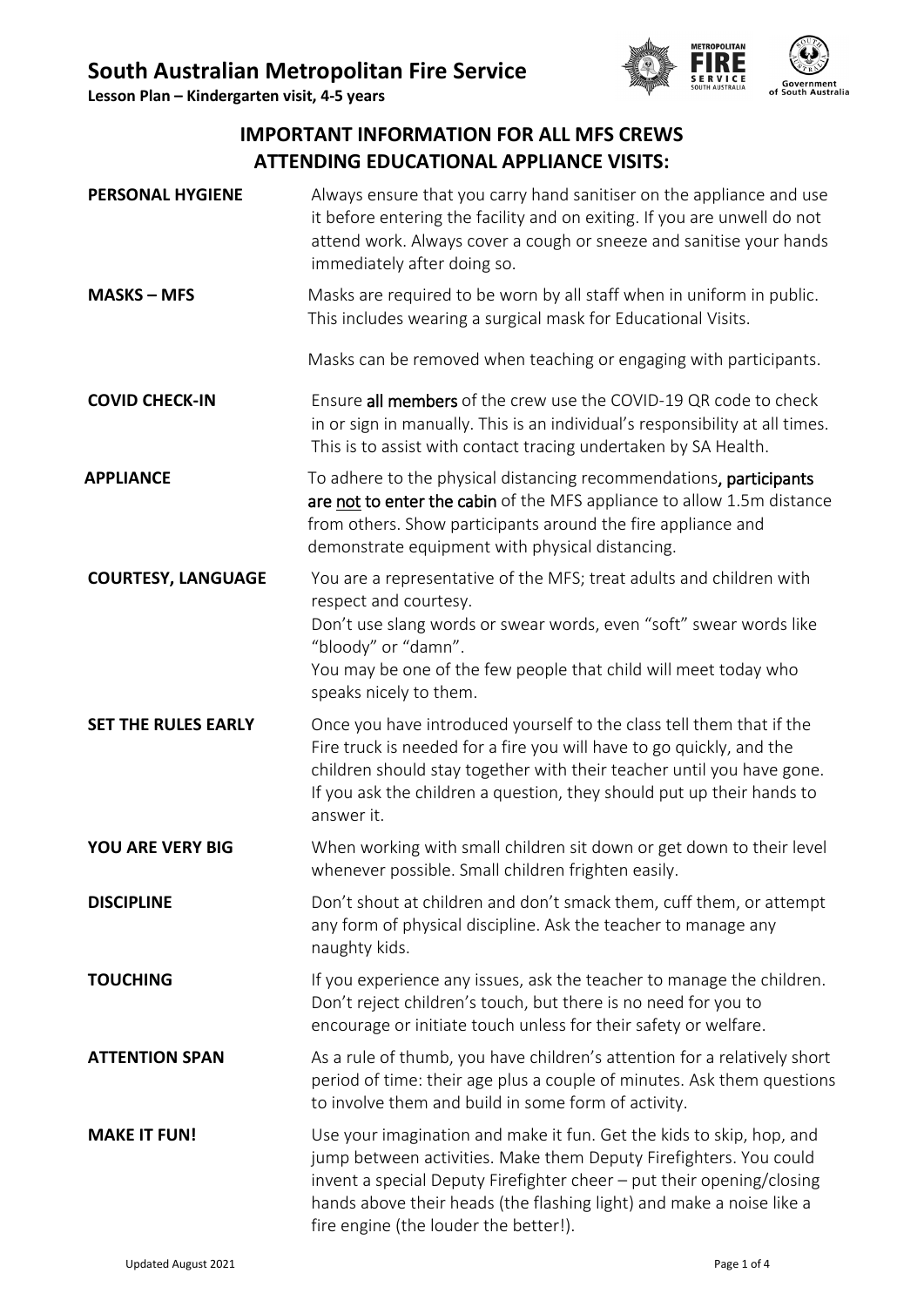# **South Australian Metropolitan Fire Service**

**Lesson Plan – Kindergarten visit, 4-5 years**



| Session:     | Kindergarten                                                                                                                                                                                                                                                                                                                        | Age Group: | 4-5 years |  |  |
|--------------|-------------------------------------------------------------------------------------------------------------------------------------------------------------------------------------------------------------------------------------------------------------------------------------------------------------------------------------|------------|-----------|--|--|
|              | Length of session: Sessions are deployed for one hour, consisting of a fire safety lesson and then,<br>time and weather permitting an opportunity for the children to view the appliance.<br>You are free to adapt the session as appropriate to the amount of time you have available. Each<br>outcome can be a different session. |            |           |  |  |
|              | Learning outcomes:                                                                                                                                                                                                                                                                                                                  |            |           |  |  |
|              | 1. 4-6 year olds. The children will be able to identify/name good fires and bad fires.                                                                                                                                                                                                                                              |            |           |  |  |
|              | 2. All ages. The children will know what number to call if there is a fire emergency 000<br>(zero zero zero).                                                                                                                                                                                                                       |            |           |  |  |
| 3.           | The children will learn about the fire truck and equipment used by firefighters.                                                                                                                                                                                                                                                    |            |           |  |  |
| Materials:   |                                                                                                                                                                                                                                                                                                                                     |            |           |  |  |
| $\bullet$    | Fire Colour Me flip chart for you to use (or if you can log in to the MFS MoW portal at the<br>centre on their TV/PC you can find the document under Community Education and then<br>Educational Resources).                                                                                                                        |            |           |  |  |
| ٠            | Hoses and Ladders Game x 5 for the Teacher to use in class after the visit.                                                                                                                                                                                                                                                         |            |           |  |  |
|              | Fire Colour Me – colouring in booklet for each child; and                                                                                                                                                                                                                                                                           |            |           |  |  |
|              | Brochures for all adults and to send home to parents of children:<br>Home Fire Escape Plan - what you need to know<br>How to Make Your Home Fire Safe.                                                                                                                                                                              |            |           |  |  |
| Introduction |                                                                                                                                                                                                                                                                                                                                     |            |           |  |  |
|              | Introduce yourself and your crew assistant to the leader and other adults.                                                                                                                                                                                                                                                          |            |           |  |  |
|              | Find out if there are any special needs children in the group or any cultural sensitivities<br>you will need to be aware of. Note that some children are very sensitive to loud noises,<br>and you may need to modify the appliance viewing later.                                                                                  |            |           |  |  |
|              | Introduce yourself and your assistant to the children.                                                                                                                                                                                                                                                                              |            |           |  |  |
|              | Outline of program                                                                                                                                                                                                                                                                                                                  |            |           |  |  |
| ٠            | Outline to the children that they will first be listening to you and doing an activity in class,<br>and then they will look at the fire truck, firefighters' uniform, firefighters' equipment.                                                                                                                                      |            |           |  |  |
|              |                                                                                                                                                                                                                                                                                                                                     |            |           |  |  |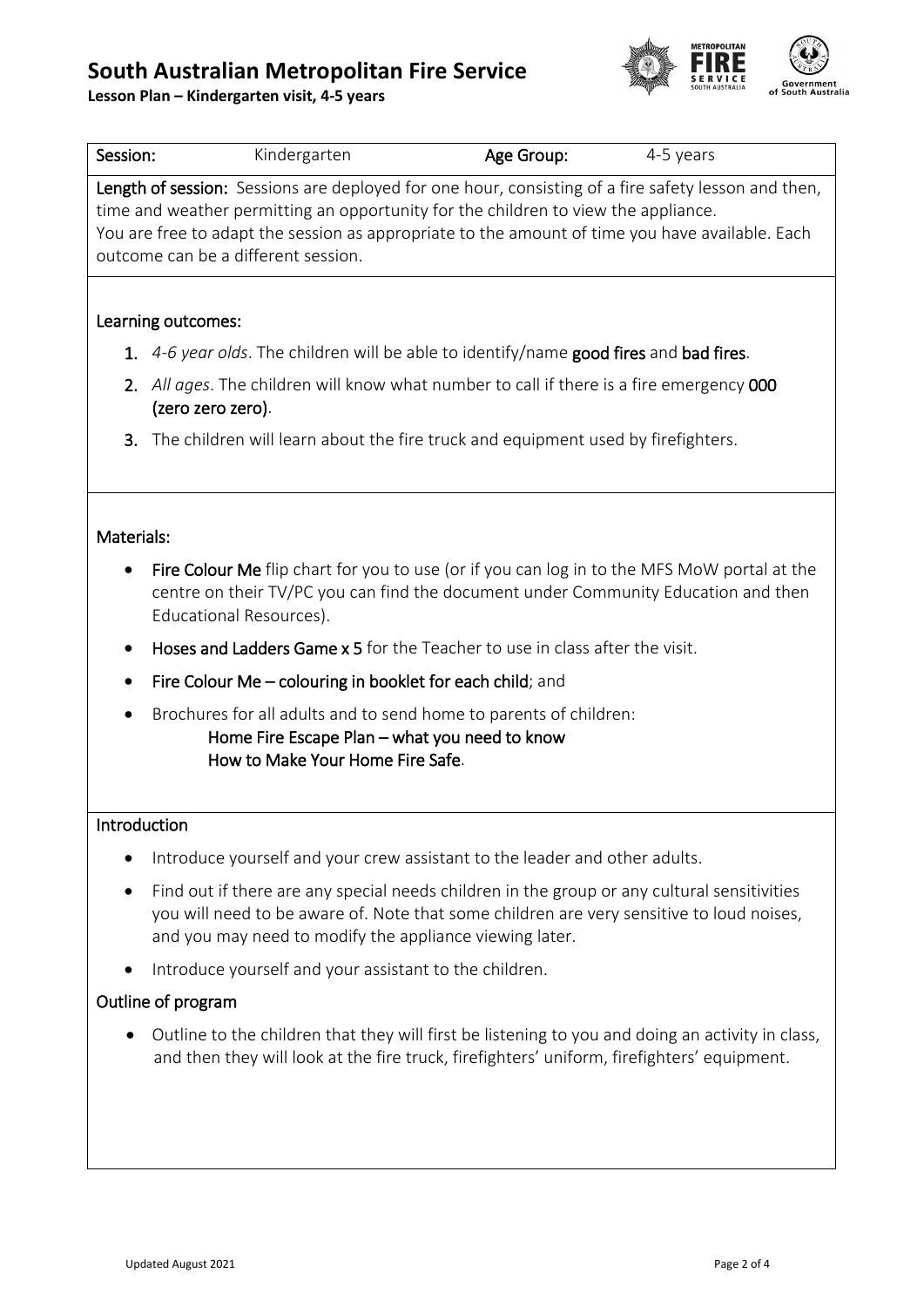**Lesson Plan – Kindergarten visit, 4-5 years**



### 1. Good fires, Bad fires (use the Colour Me Flipchart)

- Ask the children to sit either on the floor or on the ground.
- Ask the children to give you some examples of a *good fire*. (Candles, heating, cooking) With the younger age group you might need to provide them with examples and ask them if they are good fires. Birthday cake candles are a good starting point.
- Ask the children to give you some examples of a **bad fire**. (House fire, bush fire, car fire, bbq catches fire.).
- Summarise for them Good fires help us, but a good fire can turn into a bad fire very quickly and get out of control.
- That is why we all need to be fire safe and learn about fire safety.

#### 2. In an emergency Dial Zero Zero Zero (000)

- Song one from the CD "Dial Zero Zero Zero" could be played after this talk.
- While most children can tell you the number to call in an emergency, they may not understand what an emergency is, i.e., what would happen to make them call 000.
- Talk with them about when they should call 000 in relation to fire (e.g., not for a good fire, but definitely for a bad fire).
- Explain that if there is a grown up in the house, they should go to them first rather than trying to call 000 on their own.
- Keep it simple so as not to frighten younger children and perhaps teach them the words to the song.

Summarise – dial zero zero zero if there is a fire in the house. Get the children to repeat the slogan aloud.

#### 3. Look at the Equipment and Fire Truck.

- Outline to the children that they will now look at the fire truck, firefighters' uniform, firefighters' equipment.
- Introduce the rest of your crew.
- Give a very simple outline of the job of firefighter i.e., put out fires and rescue people when they need help.
- Give a brief description of appliance i.e., Cabin, pump, ladder, hose and lots of equipment.
- Have one firefighter in full PPE with airset and point out how it allows the firefighter to be safe at a fire.